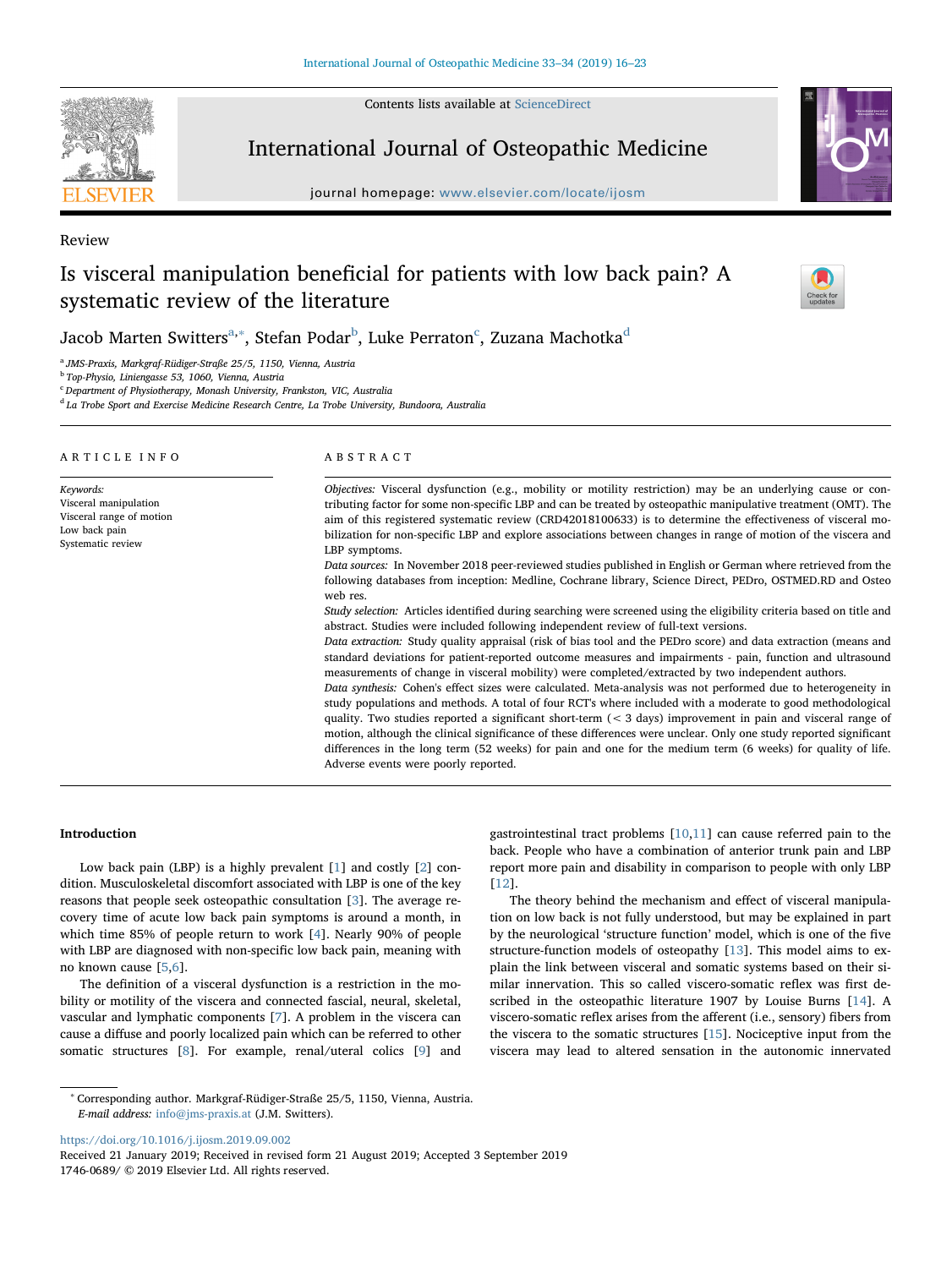segments of the viscera [[16\]](#page-6-15) and causes hyperalgesia [\[17](#page-6-16)–20], trophic changes in the muscle (atrophy) and subcutaneous tissue (increased thickness) in the referred pain area [[17](#page-6-16)[,21](#page-6-17)]. Nevertheless, it is not clear if a visceral dysfunction (e.g., a mobility restriction) causes similar symptoms as a visceral pathology/disease.

Visceral manipulation is one of many techniques used in osteopathic manipulative treatment (OMT) for LBP and other peripheral conditions [[7](#page-6-6),[13\]](#page-6-12). The aim of visceral manipulation is to reduce pain in the somatic structure that shares innervation with the viscera that is manipulated [[22\]](#page-6-18), decrease adhesion and therefore improve mobility of the viscera [\[23](#page-6-19)], activation of viscero-somatic reflexes and increase of the intestinal pressure by putting pressure on the abdomen which may stimulate bowel movements [[24\]](#page-6-20). In the literature visceral manipulation has been described as a treatment in the management of female infertility [\[23](#page-6-19)], irritable bowel syndrome [\[25](#page-6-21)] and chronic constipation [[26](#page-6-22)[,27](#page-6-23)]. Manipulation of the sigmoid colon has previously demonstrated hypoalgesia effects in the lumbar spine [[22\]](#page-6-18) which suggests it may be useful in the treatment of LBP. However, no systematic reviews have been conducted to determine the effectiveness of visceral mobilization for people with LBP.

#### Aims

The aim of this study is to systematically review the available literature to provide clinicians and patients with greater knowledge of the strength and quality of the research evidence underpinning this commonly used treatment technique. This systematic review focuses on the following two questions: 1) what is the effectiveness of visceral manipulation on pain, function and disability in individuals with low back pain and 2) is there a change in visceral range of motion after visceral manipulation?

#### Methods

This systematic review was registered on PROSPERO (CRD42018100633)[[28](#page-6-24)] and was undertaken according to PRISMA guidelines [\[29](#page-6-25)]. The Eligibility criteria are reported in [Table 1](#page-1-0). Only randomized controlled trials (RCT's) of OMT interventions for LBP published in English or German language were included.

The search was performed in November 2018. The following single or combination of search terms were used: Low Back pain, Lumbar spine, Visceral Mobilization, Visceral manipulation, Osteopathy, Osteopathic, Physiotherapy and Manipulation. The following electronic medical databases were searched from inception: Medline, Cochrane library, Science Direct, PEDro, OSTMED.RD and Osteo web res. In addition, the reference lists of retrieved articles were searched individually for articles which were possibly overlooked during the primary search.

#### Data collection and selection

Two authors independently performed the search strategy, study

#### <span id="page-1-0"></span>Table 1 Eligibility criteria.

| $m_{\pi}$                                                     |                                                              |                                             |
|---------------------------------------------------------------|--------------------------------------------------------------|---------------------------------------------|
| Inclusions                                                    | Exclusions                                                   | <b>Restrictions</b>                         |
| <b>Intervention</b><br>Low back pain<br>Visceral manipulation | Spinal manipulations<br>Test on animals<br>Visceral diseases | Studies published in English<br>and German  |
| Visceral mobilization<br>Osteopathy                           | Pregnancy<br>Post pregnancy                                  | No year restrictions                        |
| Physiotherapy                                                 | Constipation<br>Irritable bowel                              | Study design<br>Audits, qualitative studies |
| Study design<br>Only RCT's                                    | syndrome                                                     | and mixed methods research                  |
|                                                               |                                                              |                                             |

selection and the data extraction as recommended by the Cochrane Collaboration [\[30](#page-6-26)]. Disagreements were resolved with discussion. If no agreement could be reached the third reviewer was consulted.

#### Study characteristics

For each included study, data relating to the study characteristics, population, intervention, comparison and outcome (PICO) were extracted. The National Health and Medical Research Council (NHMRC) Hierarchy of Evidence was used to rate the different levels of research evidence included in the review [[31\]](#page-6-27). The following information was extracted: country of origin, where and how subjects were recruited, number of therapists and their education (e.g. physiotherapist, osteopath or other health professional), inclusions and exclusion criteria reported, outcome measurements used, follow up duration, characteristics of the intervention and control group, treatment duration, and report of adverse effects.

#### Methodological quality

To identify the methodological strengths and weaknesses of the included studies the 10-item Physiotherapy Evidence Database (PEDro) scale was used ([Table 2](#page-1-1)). The PEDro scale is validated [[32\]](#page-6-28) and has an acceptable reliability [\[33\]](#page-6-29).

#### Assessment of risk of bias

In order to assess the risk of bias it is important to determine the strength of the available evidence. For example, articles with a high risk of bias such as errors in design, insufficient sample sizes or inappropriate allocation of subjects, subjective outcome measurements, may lead to an underestimation or overestimation of the available evidence [[34\]](#page-6-30). To evaluate the risk of bias of randomized trials the Cochrane risk of bias tool was used [[30\]](#page-6-26). The Cochrane risk of bias tool provides thirteen questions and is answered with low, unclear or high risk of bias [\[30](#page-6-26)]. Two reviewers made the assessment of the bias, if there are disagreement a third reviewer is consulted.

#### Data analysis

The effect size was calculated using the methods of Cohen [[35\]](#page-6-31) i.e., calculating standardized mean differences (SMD) and was calculated post treatment and for the follow up. The effect size was defined as small (0.2–0.5), medium ( $> 0.5$  to 0.8) or large as ( $> 0.8$ )<sup>36</sup>.

#### Results

Four RCTs [36–[39\]](#page-6-32) met the inclusion criteria ([Fig. 1](#page-2-0)).The search identified 621 studies; 598 studies were excluded based on title and abstract and eleven duplicates were removed. After reading the full text of twelve studies, eight articles did not meet the inclusion criteria

<span id="page-1-1"></span>

| Table |  |
|-------|--|
|       |  |

| PEDro scale.                                              |
|-----------------------------------------------------------|
| 1. Eligibility criteria mentioned <sup>a</sup>            |
| 2. Randomization                                          |
| 3. Allocation Concealment                                 |
| 4. Groups at baseline similar                             |
| 5. Blinding of subjects                                   |
| 6. Blinding of therapist                                  |
| 7. Blinding of accessors                                  |
| 8. Measurement of at least > 85% of the follow up outcome |
| 9 Intention-to-treat analysis                             |
| 10 Between-group statistical comparison                   |
| 11 Point and variability for the outcome measurement.     |
|                                                           |

<span id="page-1-2"></span><sup>a</sup> Item 1 does not contribute to the total score.

Downloaded for Anonymous User (n/a) at University of Alberta from ClinicalKey.com by Elsevier on May 04, 2021. For personal use only. No other uses without permission. Copyright ©2021. Elsevier Inc. All rights reserved.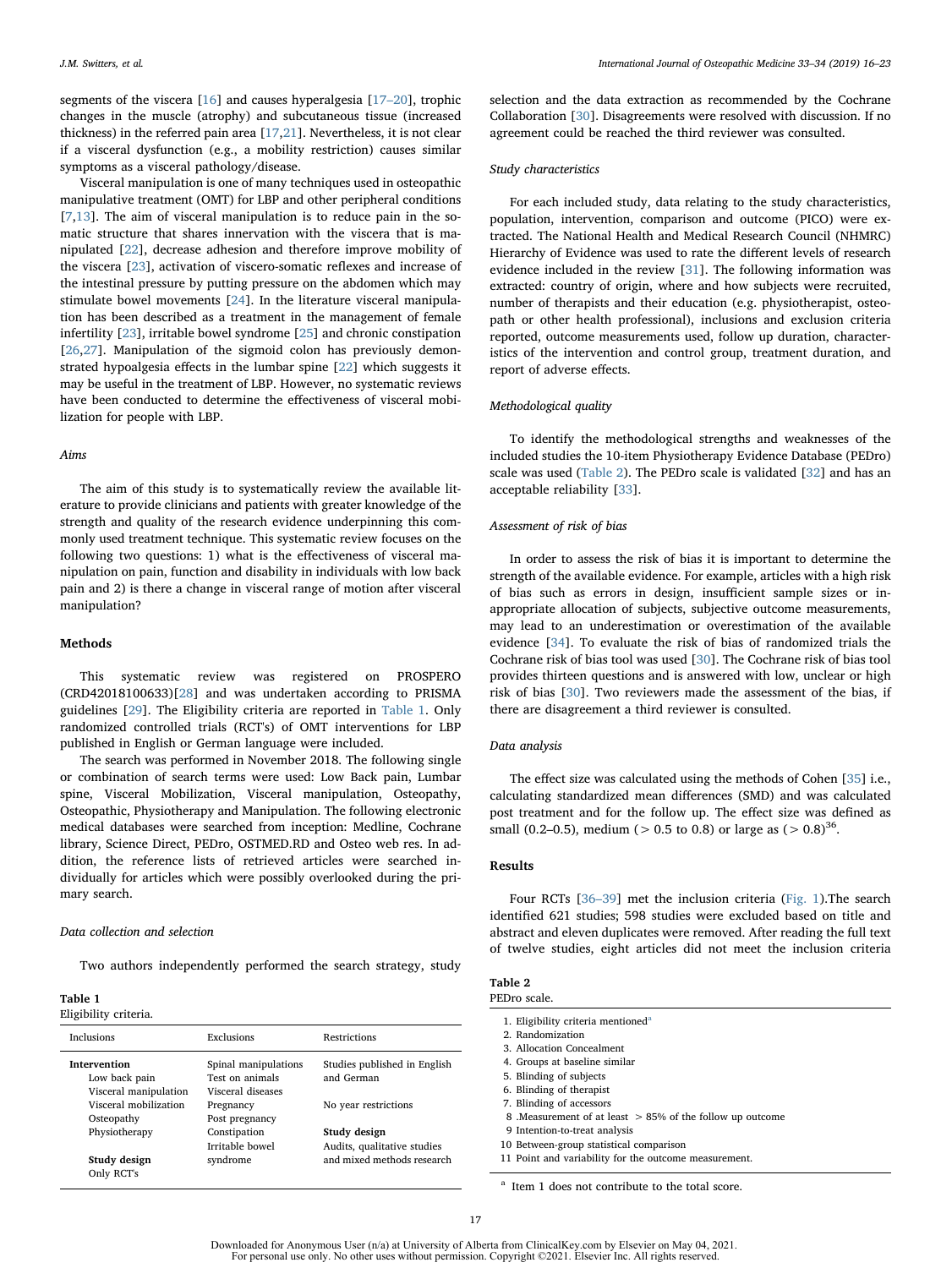<span id="page-2-0"></span>

Fig. 1. Flowchart of the search Strategy.

because of the following reasons; one was a thesis and not peer-reviewed [[40\]](#page-7-0), one was not an RCT [\[41](#page-7-1)], one was a review paper [\[42](#page-7-2)], and three were narrative literature reviews [43–[45\]](#page-7-3). One RCT included an asymptomatic subject [[22\]](#page-6-18), and one focused mainly on the effectiveness of a diaphragm manipulation intervention on low back pain and did not focus on visceral manipulation [[46\]](#page-7-4).

Overall, 303 subjects were included across the four studies. The number of visceral manipulation treatment sessions ranged from one to 12. Adverse events after visceral manipulation were either not reported or discussed in three studies [\[37](#page-6-33)–39] ([Table 3\)](#page-3-0). All subjects were recruited from clinical populations, three out of four articles were conducted in Europe [37–[39\]](#page-6-33) and the follow up duration ranged from immediately post-intervention to one year ([Table 4](#page-4-0)).

The statistically significant differences between the intervention and control groups are summarized in [Table 5.](#page-4-1) In two articles, treatment was performed by an osteopath and reported significant differences in pain reduction and increases in visceral range of motion for the visceral intervention groups compared to sham treatment groups [[38](#page-6-34)[,39](#page-6-35)]. One article found that standard care and standard care plus visceral manipulation both led to significant improvements in pain and function [[37\]](#page-6-33). However, no significant difference was found between the two groups. There was a statistically significant improvement in quality of life for the visceral intervention group in the following subgroups; energy, emotional role limitations, mental health and total mental health score [[38\]](#page-6-34). Panagopoulus et al. (2015) found no significant differences in disability and function when multi-modal physiotherapy techniques

were compared to visceral manipulation at 2, 6 and 52 weeks [\[36](#page-6-32)], with the exception that there was a significant difference found in favor of visceral manipulation for pain at 52 weeks post treatment, despite no differences found at 2 and 6 weeks post intervention.

## Methodological quality

PEDro scores for the four RCT articles ranged from  $5/10^{38}$  to highest  $9/10^{37}$  [\(Table 6](#page-4-2)). As the therapist delivered the intervention, blinding of the therapist (criterion 6) was not possible for this study design.

#### Risk of bias

The evaluation of the risk of bias ([Table 7](#page-5-0)) revealed more than 50% of the criteria were considered as low risk (33/52) and 25% (13/52) were considered as a high risk across all four studies. All included studies scored a high risk on blinding of the therapist and personnel. Blinding of the therapist is difficult when a manual intervention is performed. One article demonstrated high risk of bias by not explicitly mentioning if the subjects or outcome assessor were blinded, and did not describe the dropouts rates [\[37](#page-6-33)]. Moreover, the description of the intervention lacked sufficient detail to allow for reproducibility, with multiple possible combinations of the intervention described. The number of sessions each participant attended was similarly not reported and therefore individual patient exposure and compliance considered as high risk of bias.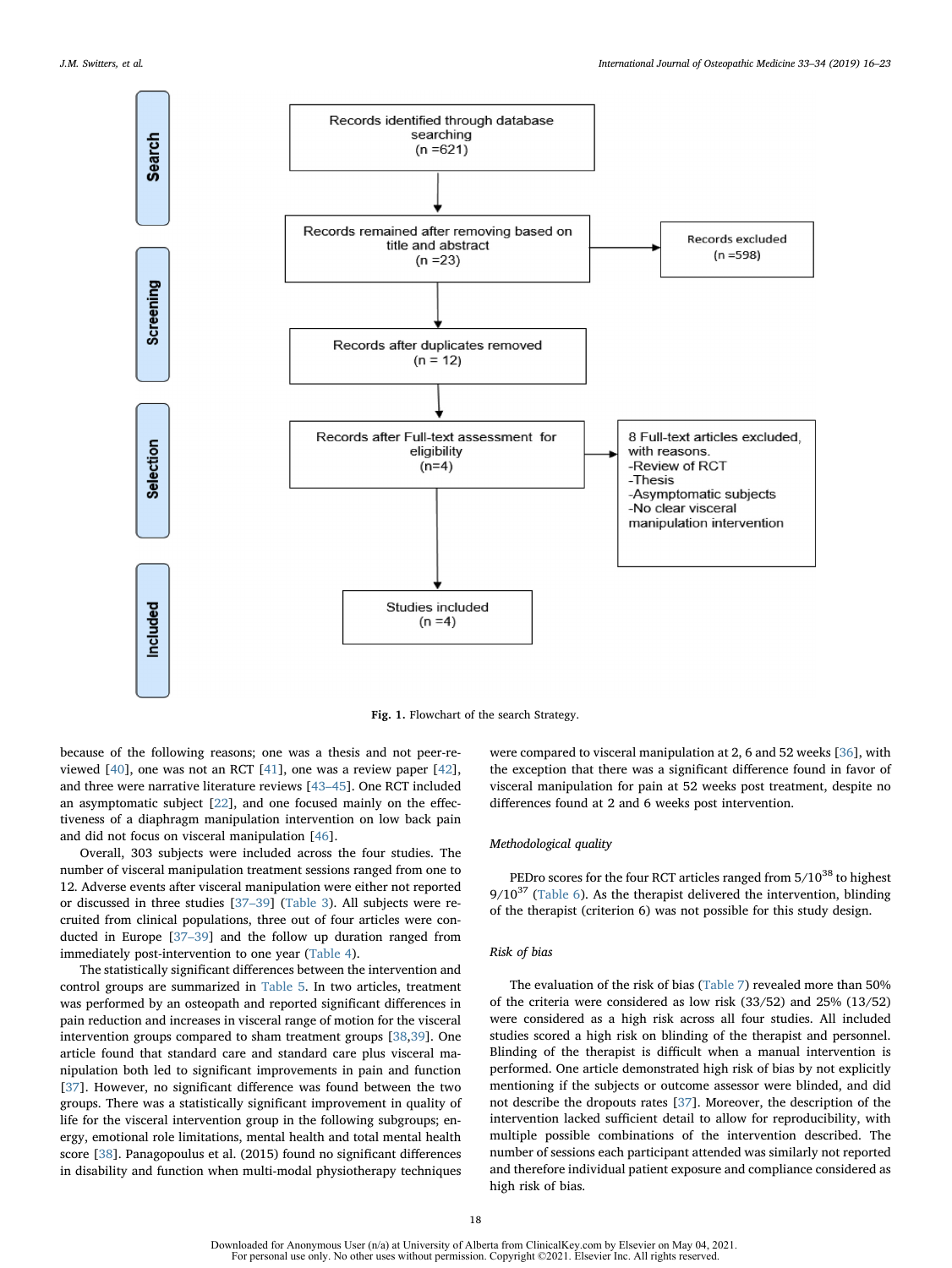<span id="page-3-0"></span>Table 3

Intervention characteristics.

| First Author      | <b>Treatment Duration</b>                            | Adverse events |                                          | Intervention group                                   | Control group                                    |
|-------------------|------------------------------------------------------|----------------|------------------------------------------|------------------------------------------------------|--------------------------------------------------|
| Panagopoulos 2015 | 12 Treatments for 6 weeks, one to two session a week | No             | Subjects<br>Age range<br>Age mean<br>Sex | 32<br>18-80<br>N/M<br>13 (M)                         | 32<br>18-80<br>N/M<br>12(M)                      |
| Tamer 2017        | 10 Treatments for 5 weeks at two sessions a week     | Not mentioned  | Subjects<br>Age median<br>Age IQR<br>Sex | 19(F)<br>20<br>42<br>$34.2 - 51.5$<br>8 (M)<br>12(F) | 20(F)<br>19<br>36<br>$29 - 47$<br>10(M)<br>9 (F) |
| Tozzi 2011        | 1 Treatment                                          | Not mentioned  | Subjects<br>Age range<br>Age mean<br>Sex | 30 (LBP)<br>$21 - 58$<br>39.1<br>18 (M)<br>12(F)     | 30<br>$28 - 52$<br>39<br>22 (M)<br>8 (F)         |
| Tozzi 2012        | 1 Treatment                                          | Not mentioned  | Subjects<br>Age Range<br>Age mean<br>Sex | 109<br>$20 - 59$<br>39.8<br>54 (M)<br>55(F)          | 31<br>$23 - 55$<br>37.6<br>20 (M)<br>11(F)       |

 $M = Male F = Female N/M = Not mentioned, IQR = Interquartile range.$ 

Two studies [\[38](#page-6-34)[,39](#page-6-35)] reported that the subjects were randomized; however, the authors did not describe the randomization process, e.g. computer-generated random sequence. The two studies that used ultrasound as a primary outcome measure tool did not demonstrate a valid and reliable method of ultrasound assessment [[38,](#page-6-34)[39\]](#page-6-35) The compliance criteria is deemed irrelevant for single session interventions as was the case for two studies [\[38](#page-6-34)[,39](#page-6-35)].

#### Effect size

All four articles had detailed information to calculate effect size ([Table 8](#page-5-1)). Two articles showed large effect sizes for pain  $(1.1^{39}$  and  $1.2^{40}$ ), large/moderate effect sizes for visceral range of motion - kidney  $(2.6^{39}$  and  $0.8^{40})$  and bladder  $(2.3)^{39}$ . Another article showed a moderate effect size for quality of life (0.7),pain (0.5) and function  $(0.4)$ <sup>38</sup>. Panagopoulus et al. (2015) reported small effect sizes for pain, disability and patient-reported function at six weeks post-intervention. A large effect size was found two weeks post intervention for disability (0.9) and a moderate effect size was maintained one year post intervention for pain  $(0.7)^{37}$ .

#### Pain

All four articles used reliable and validated outcome measurement for pain including the visual analogue scale (VAS) [\[37](#page-6-33)], numeric pain rating scale (NPRS) [\[36](#page-6-32)], and the short form of the McGill Pain Ques-tionnaire (SF-MPQ) [\[38](#page-6-34),[39](#page-6-35)]. In the short term  $(< 3$  days) visceral manipulation showed in two studies a significant improvement for pain in comparison with the control group [[38,](#page-6-34)[39](#page-6-35)]. One article found no significant difference at 2 and 6 weeks post intervention in comparison with the control group [\[36](#page-6-32)]. However, at 52 weeks post intervention there was a significant difference between groups in reduction of pain [[36\]](#page-6-32). The other article that compared standard care with standard care plus visceral manipulation showed that both interventions were effective ( $P < 0.001$ ) in reducing pain at 6 weeks from the start of the intervention [[37](#page-6-33)]. No significant differences were found between the two groups ( $p = 0.154$ ).

#### Disability and Function

Four reliable and validated questionnaires were used in two articles to measure disability and function [\[36](#page-6-32)[,37](#page-6-33)]; Patient specific function

scale (PSFS) [[36](#page-6-32)], Roland Morris disability questionnaire (RMDQ) [\[36](#page-6-32)], Quality of life score  $(SF-36)^{38}$  and Oswestry function scale (OFS) [\[37](#page-6-33)]. Panagopoulos et al. found no significant differences for function and disability at the following outcome measurements: 2 weeks  $(P = 0.158)$ , 6 weeks  $(P = 0.332)$  and 52 weeks  $(p = 0.882)$  after the intervention [[36\]](#page-6-32).

For the subgroups of quality of life score there was a difference between groups in favor of the physiotherapy with added visceral manipulation [\[37](#page-6-33)]. There was a significant difference ( $P < 0.05$ ) in all subgroups for 1) physical function ( $p = 0.028$ ), 2) energy ( $p = 0.034$ ) and 3) the total physical score ( $p = 0.025$ )<sup>38</sup>. Tamer et al. found that both groups had significant improvements in Oswestry function scores post-intervention for physiotherapy ( $P < 0.001$ ) and physiotherapy with visceral manipulation added ( $P < 0.001$ )<sup>38</sup>. No significant difference was found between the two interventions ( $P = 0.243$ ).

#### Visceral range of motion

Two articles examined the range of motion of the viscera with ultrasound and the effectiveness on somatic complaints [\[38](#page-6-34),[39\]](#page-6-35). The following viscera were examined: kidney [[38,](#page-6-34)[39\]](#page-6-35) and bladder [\[38](#page-6-34)].

To compare pre-intervention to post-intervention range of motion of the kidney the Kidney Renal-Diaphragmatic distance (RD) was measured. In both articles the control group had no significant pre-post differences in RD distance. One article reported a statistically significant difference in RD distance from pre-intervention (10.33  $\pm$  4.70) to post-intervention (21.60  $\pm$  7.06), units not reported [\[38](#page-6-34)]. The other article reported a statistical significant difference ( $p < 0.0001$ ) between the pre-intervention distance of 5.79 mm (St. Dev. 8.55) against post-intervention distance of 11.34 mm (Std. Dev.  $8.96$ <sup>40</sup>. The kidney mobility score (KMS) was also significantly different between asymptomatic subjects KMS (1.92 mm, Std. Dev. 1.14) and LBP patients (KMS  $1.52$  mm, STd. Dev.  $0.79$ )<sup>40</sup>. Hence, the patients with nonspecific low back pain included in this study had significantly reduced kidney mobility ( $P < 0.05$ ) in comparison with asymptomatic subjects [[39\]](#page-6-35).

The range of motion of the bladder was the measurement of the distance of the neck of the bladder and the anterior vesical wall on the perpendicular line [\[38](#page-6-34)]. For the intervention group the pre-intervention distance was 12.70 mm (St. Dev. 4.18) compared to a post-intervention distance of 22.73 mm (St. Dev. 3.73) which was a significant differences  $(p < 0.0001)^{39}$ . None of the articles examined the reliability or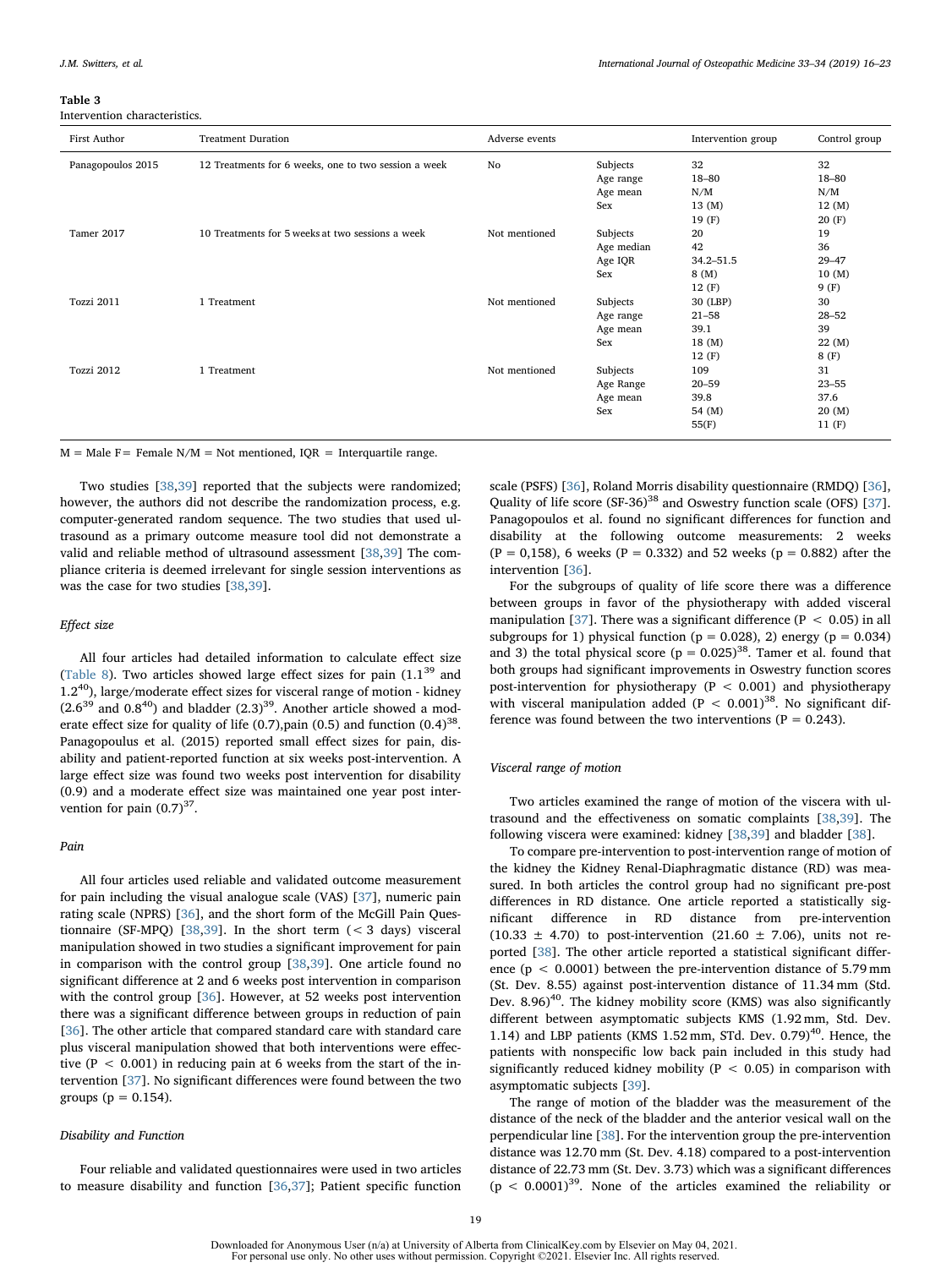<span id="page-4-0"></span>

| Study and participants characteristic.<br>Table 4 |          |                                                 |                                              |                                  |                                                |                                                                           |                                                                 |
|---------------------------------------------------|----------|-------------------------------------------------|----------------------------------------------|----------------------------------|------------------------------------------------|---------------------------------------------------------------------------|-----------------------------------------------------------------|
| First Author                                      |          | Level of research Country of origin Recruitment |                                              | Therapist<br>Number              | Inclusions and exclusions criteria<br>reported | Outcome measurement                                                       | Follow up                                                       |
| Panagopoulos 2015 RCT (II)                        |          | Australia                                       | Private physiotherapy clinic                 | Physiotherapist Yes              |                                                | Disability (RMDQ)<br>Function (PSFP)<br>Pain (NPRS)                       | 2,6 and 52 weeks                                                |
| Tamer 2017                                        | RCT (II) | Turkey                                          | therapy<br>University physical<br>department | Physiotherapist<br>Not Mentioned | Yes                                            | Function (Oswestry function<br>Disability (SF-36)<br>Pain (VAS)<br>scale) | 6 weeks after the beginning of the<br>intervention              |
| Tozzi 2011                                        | RCT (II) | Italy                                           | Clinical Centre                              | Osteopath                        | Yes                                            | Ultrasound on Kidney and<br>Pain (SF-MPQ)<br>Bladder                      | Pain: 3 days post-intervention<br>Ultrasound: post-intervention |
| Tozzi 2012                                        | RCT (II) | Italy                                           | Clinical Centre                              | Osteopath                        | Yes                                            | Ultrasound on Kidney<br>Pain (SF-MPQ)                                     | Pain: 3 days post-intervention<br>Ultrasound: post-intervention |
|                                                   |          |                                                 |                                              |                                  |                                                |                                                                           |                                                                 |

 $\mathbf{r}$ 

 $\overline{\phantom{a}}$ 

## <span id="page-4-1"></span>Table 5

P Value between intervention and control group.

| First author         | Intervention                                   | Control                                                   | P value*                                                                                                                                                                                                                                                                                  |
|----------------------|------------------------------------------------|-----------------------------------------------------------|-------------------------------------------------------------------------------------------------------------------------------------------------------------------------------------------------------------------------------------------------------------------------------------------|
| Panagopoulos<br>2015 | Physiotherapy<br>plus visceral<br>manipulation | Physiotherapy<br>plus placebo<br>visceral<br>manipulation | Pain (NPRS)<br>• $2/52$ : P = 0.362<br>• $6/52$ : $P = 0.858$<br>• $52/52$ : $P = 0.015$<br>Disability (RMDO)<br>• $2/52$ : P = 0.479<br>• $6/52$ : $P = 0.418$<br>• $52/52$ : P = 0.942<br>Function (PSFPS)<br>• $2/52$ : $P = 0.158$<br>• $6/52$ : $P = 0.332$<br>• $52/52$ : P = 0.882 |
| Tamer 2017           | Osteopathy plus<br>physiotherapy<br>(vOMT)     | Physiotherapy<br>(OMT)                                    | Pain (VAS):<br>• $6/52$ : P = 0.154<br>Function (OFS):<br>• $6/52$ : $P = 0.243$<br>Quality of life (SF-36)<br>• 6/52: $P = \langle 0.028 \rangle$                                                                                                                                        |
| Tozzi 2011           | Osteopathy                                     | Sham                                                      | Kidneys ROM:<br>$\bullet$ P < 0.0001*<br>Bladder ROM:<br>$\bullet$ P < 0.0001*<br>Pain (SF-MPO):                                                                                                                                                                                          |
| <b>Tozzi 2012</b>    | Osteopathy                                     | Sham                                                      | • 3/7 (P < 0.0001*<br>Kidney ROM:<br>$\bullet$ P < 0.0001*<br>Pain (SF MPO)<br>$\bullet$ 3/7: P < 0.0001*                                                                                                                                                                                 |

\*P value is from Post Intervention Both = Intervention and control.

Osteopathy: include MET, Visceral techniques, Still techniques, Fascial techniques, HVLA, lymphatic pump techniques.

Physiotherapy: include Manual therapy, Exercise therapy, Stretching Lumbar re-training, Functional exercise prescription, Massage.

## <span id="page-4-2"></span>Table 6

| PEDro score.                                    |          |                   |             |                |                |                |                |                |                          |    |       |
|-------------------------------------------------|----------|-------------------|-------------|----------------|----------------|----------------|----------------|----------------|--------------------------|----|-------|
| First Author                                    |          |                   |             |                |                |                |                |                | $1^a$ 2 3 4 5 6 7 8 9 10 | 11 | Score |
| Panagopoulos et al., 2014 1 1 1 1 1 1 0 1 1 1 1 |          |                   |             |                |                |                |                |                |                          |    | 9/10  |
| Tamer et al., 2016                              |          | 1 1 1 1 0 0 0 0 0 |             |                |                |                |                |                | $\overline{1}$           |    | 5/10  |
| Tozzi et al., 2011                              |          |                   | $1 \quad 0$ | $\mathbf{0}$   | $\overline{1}$ | 0 <sub>1</sub> | $\mathbf{1}$   | $\mathbf{0}$   | $\overline{1}$           |    | 6/10  |
| Tozzi et al., 2012                              | $\Omega$ |                   | 1 0         | $\blacksquare$ | $\overline{1}$ | 0 <sub>1</sub> | $\overline{0}$ | $\overline{0}$ | $\overline{1}$           |    | 6/10  |

<span id="page-4-3"></span><sup>a</sup> Item 1 does not contribute to the total score.

validity of ultrasound variables [[38](#page-6-34)[,39](#page-6-35)].

Two articles measured changes in visceral range of motion and in pain [[38](#page-6-34)[,39](#page-6-35)]. Both reported significant differences between pre- and post-measurement range of motion and a significant difference in the short term (< 3 days) for pain.

## Discussion

The aim of this systematic review was to investigate the effectiveness of visceral manipulation on low back pain and to explore associations between changes in range of motion of the viscera and LBP symptoms. The main finding was that visceral manipulation may be beneficial in the short term for low back pain symptoms and may be associated with increased range of motion of the viscera. However, due to insufficient follow up periods it is not clear how long this effect lasted. Therefore, further research to explore its effectiveness is needed.

Caution should be taken when generalizing the findings of this systematic review (303 participants) to the wider population of people with LBP. Of the 303 subjects, 191 received visceral manipulation as an isolated intervention or as part of a multi-modal intervention such as manual therapy, muscle energy techniques (MET), Still Technique or

20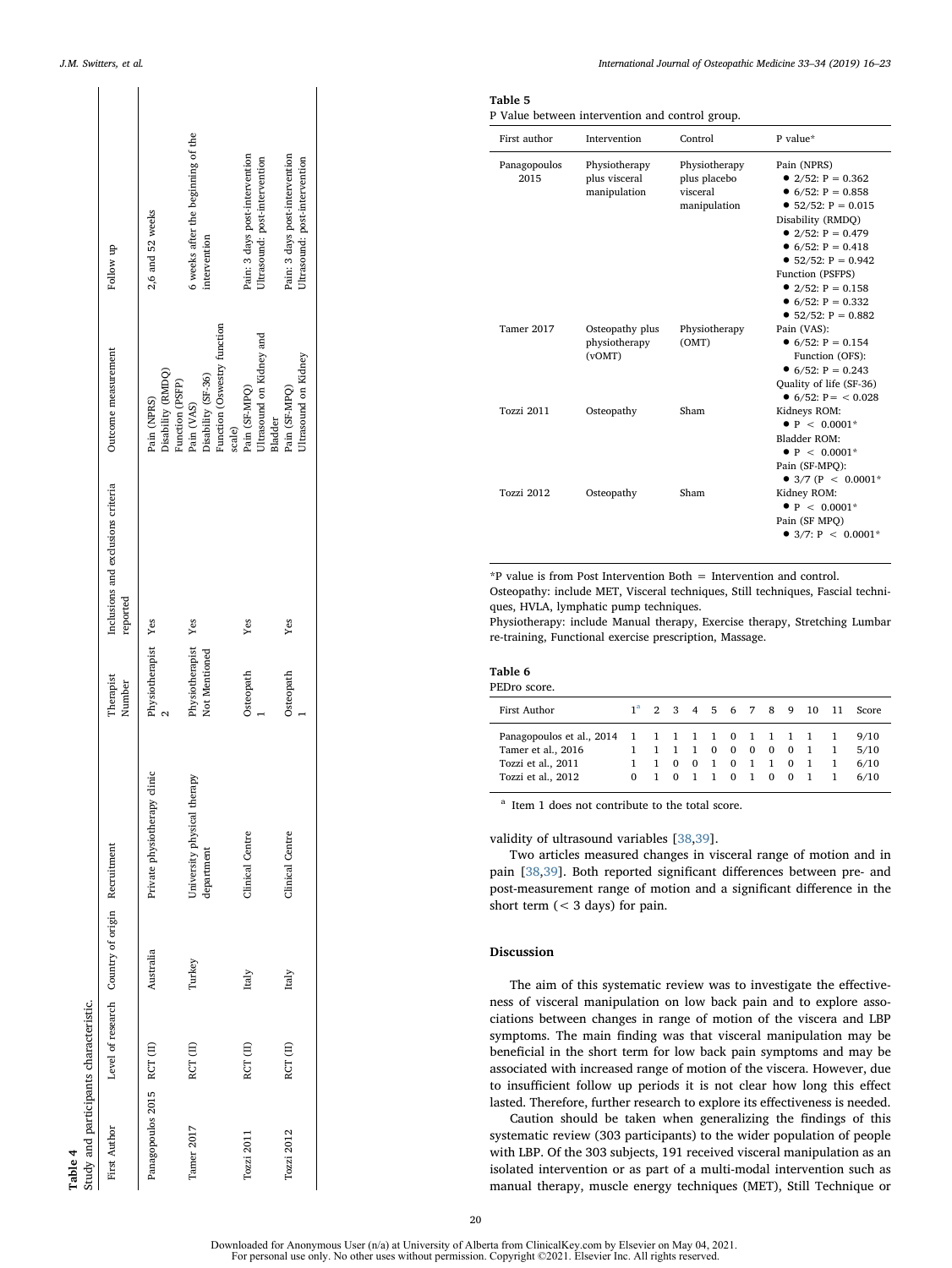#### <span id="page-5-0"></span>Table 7

Risk of Bias of the included studies assessed by the Cochran Risk of bias.[[30](#page-6-26)].

| Criteria                                 | <b>First Author</b>  |               |                |             |
|------------------------------------------|----------------------|---------------|----------------|-------------|
|                                          | Panagopoulos<br>2015 | 2017<br>Tamer | 201<br>Tozzi   | Tozzi 2012  |
| Randomized                               | Low                  | Low           | <b>Unclear</b> | Unclear     |
| Concealment                              | Low                  | Low           | <b>High</b>    | <b>High</b> |
| <b>Blinding of the Patient</b>           | Low                  | <b>High</b>   | Low            | Low         |
| Blinding of the care provider            | High                 | <b>High</b>   | High           | High        |
| Outcome assessor blinding                | Low                  | <b>High</b>   | Low            | Low         |
| Drop-outs reported and acceptable        | Low                  | <b>High</b>   | Low            | Low         |
| Were the randomized participant analyzed | Low                  | Low           | Low            | Low         |
| Free of selective outcome                | LOW                  | Low           | High           | High        |
| Groups similar at baseline               | Low                  | Low           | Low            | Low         |
| Co-intervention avoided or similar       | Low                  | <b>High</b>   | Low            | Low         |
| Compliance acceptable                    | Low                  | <b>High</b>   | <b>Unclear</b> | Unclear     |
| Similar Timing of outcome measurement    | Low                  | Low           | Low            | Low         |
| Other Bias                               | Low                  | Low           | Unclear        | Unclear     |

exercise. In terms of generalizing the findings of this review, it is important to consider that the osteopathic intervention only had one treatment [\[38](#page-6-34)[,39](#page-6-35)], whereas the physiotherapy intervention had ten to twelve treatments [\[36](#page-6-32)[,37](#page-6-33)].

A major concern of this systematic review is that more than half of the included articles did not report or measure adverse events related to visceral manipulation [37–[39\]](#page-6-33). Therefore, it is hard to conclude if visceral manipulation is safe because there is no sufficient data available. Less than a quarter of the subjects (64/303) participating in the included studies were asked or checked for adverse effects after the visceral manipulation and no adverse effect was reported [[36\]](#page-6-32). It has been estimated that the incidence rate for adverse events is 2%–6% after OMT intervention [[47,](#page-7-5)[48\]](#page-7-6). The most common complaints were pain and discomfort after the intervention and no serious adverse effect was reported [\[48](#page-7-6)]. This is relatively low in comparison with the minor and moderate side effects after manual therapy, e.g. mobilization and manipulation, which has been reported to be 16–41% [[49,](#page-7-7)[50\]](#page-7-8). The incidence for a serious side effect after manual therapy is considered low [[50,](#page-7-8)[51\]](#page-7-9).

Serious adverse effects after visceral manipulation were only reported in three studies. These included hepatic hematoma, perforation of the sigmoid colon, uretal stent displacement, embolizant of the kidney, ruptured uterus [[52](#page-7-10)[,53](#page-7-11)] and bladder rupture [[54\]](#page-7-12). The person who performed the treatment ranged from traditional healer, rolfing

## <span id="page-5-1"></span>Table 8

Effect size.

therapist, family member or was not specifically mentioned [\[52](#page-7-10)–54]. The risk of serious adverse events should therefore be considered when making clinical decisions about the use of visceral manipulation.

Ultrasound was used in two articles as an outcome measurement to quantify whether visceral manipulation results in changes in the anatomical positions of the viscera after being treated [\[38](#page-6-34)[,39](#page-6-35)]. Both articles did not mention if there were any reliable or validated studies to measure the visceral range of motion. To the knowledge of the authors there have been no recent reliability studies conducted for the renal length measured with ultrasound. Based on one older study, renal length has good intra-rater reliability [\[55](#page-7-13)]. Whilst these findings of these two articles are interesting, it is more clinically important to know whether these changes in visceral mobility are related to the viscera function and to the progression of LBP symptoms and function. Therefore, research is first needed to determine reliability of the diagnostic measurement of the viscera organ range of motion.

The range of motion of the following viscera, liver, spleen and kidneys is estimated from 0 mm to more than 27mm[[56,](#page-7-14) [57](#page-7-15)]. However, the mobility of the kidney is highly dependent on both the intensity and type of breathing. For instance the cranio-caudal displacement of the kidney is threefold during forced aspiration compared to quiet breathing [\[58](#page-7-16)]. Standardizing breathing is a known problem described in a review on oncologic radiotherapy [[59\]](#page-7-17). While the deepness of breathing compromises the reliability of kidney motion measurements,

| Outcome                 | Week  | Intervention (SD) | Control (SD)  | Effect size      |
|-------------------------|-------|-------------------|---------------|------------------|
| Pain (NPRS)             | 2/52  | 3.06(2.08)        | 3.74(2.25)    | Small $(0.3)$    |
|                         | 6/52  | 2.31(1.99)        | 2.33(2.22)    | Small $(0.01)$   |
|                         | 52/52 | 1.52(1.65)        | 3.21(2.27)    | Medium $(0.7)$   |
| Disability (RMDO)       | 2/52  | 5.78 (5.40)       | 6.26(5.35)    | Large $(0.9)$    |
|                         | 6/52  | 3.00(2.96)        | 3.10 (3.98)   | Small $(0.02)$   |
|                         | 52/52 | 2.06 (3.56)       | 3.50(3.61)    | Small $(0.4)$    |
| Function (PSFS)         | 2/52  | 6.10(2.13)        | 6.15(1.95)    | Small $(0.02)$   |
|                         | 6/52  | 7.70 (1.81)       | 7.51(1.86)    | Small $(0.1)$    |
|                         | 52/52 | 8.43 (1.76)       | 7.55(1.82)    | Small $(< 0.5)$  |
| Pain (VAS)              | 6/52  | 5.65(1.64)        | 4.77 (1.91)   | Small $(< 0.5)$  |
| Quality of life (SF-36) | 6/52  | 42.95 (23.94)     | 22 (28.54)    | Medium $(0.7)$   |
| Oswestry function scale | 6/52  | 28.40 (18.19)     | 22.60 (14.09) | Small $(0.4)$    |
| Mc Gill (SF-MPO)        | 3/7   | 15.517 (9.839)    | 25.05 (8.867) | Large $(1.1)$    |
| <b>US Bladder</b>       | Post  | 22.73 (3.73)      | 12.90 (4.23)  | Large $(2.3)$    |
| US Kidney               | Post  | 21.60 (7.06)      | 10.10 (4.49)  | Large $(2.6)$    |
| Mc Gill (SF-MPO)        | 3/7   | 9.30(5.55)        | 15.41 (5.24)  | Large $(1.2)$    |
| US Kidney               | Post  | 11.34 (8.96)      | 4.90(8.15)    | Medium $(< 0.8)$ |
|                         |       |                   |               |                  |

Post = Post intervention  $52$  = weeks  $7$  = days.

Downloaded for Anonymous User (n/a) at University of Alberta from ClinicalKey.com by Elsevier on May 04, 2021. For personal use only. No other uses without permission. Copyright ©2021. Elsevier Inc. All rights reserved.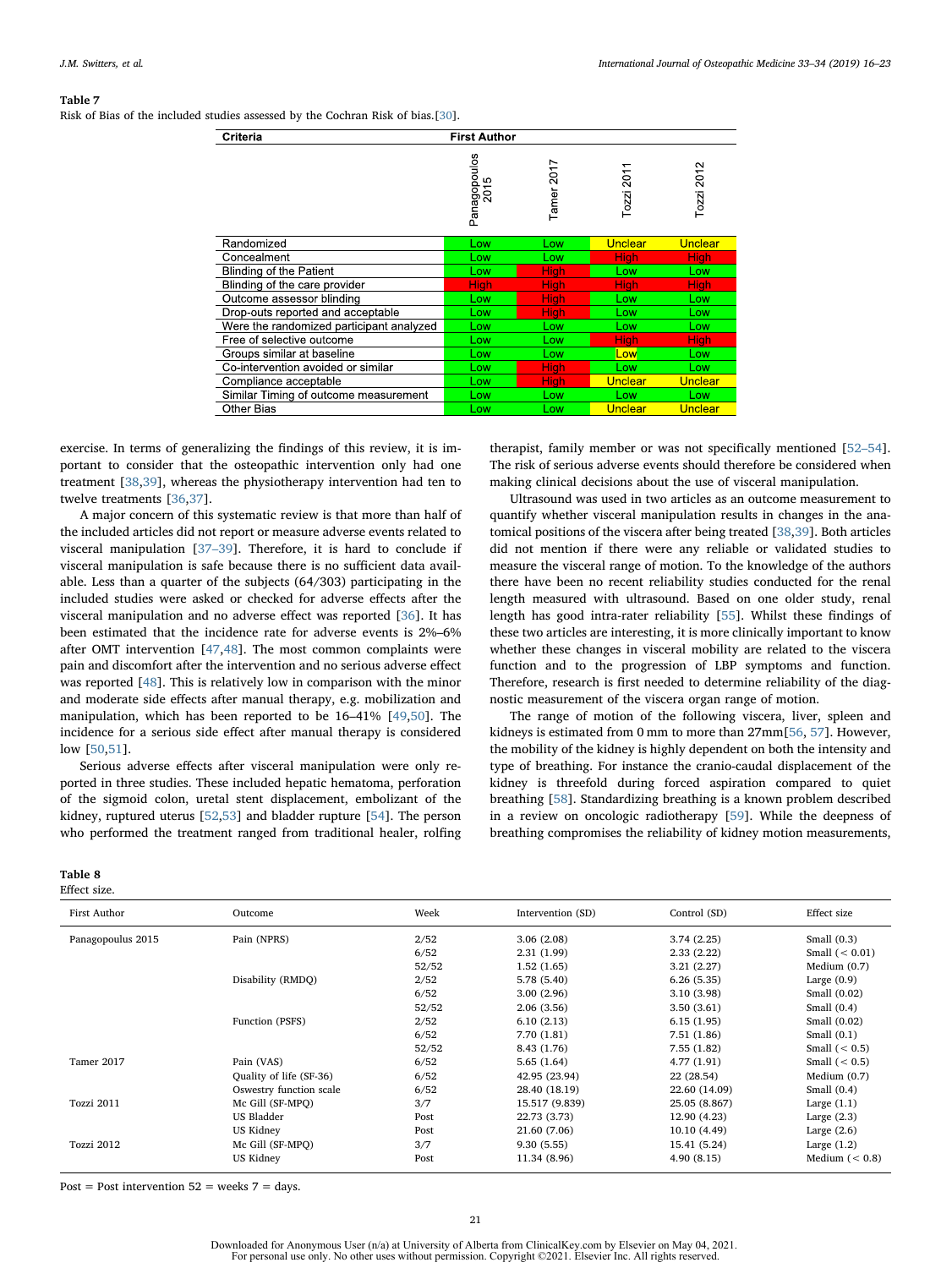the breathing pattern seems to be important as well. Due to increased diaphragmatic movement, abdominal breathers displayed more kidney motion than subject who used a thoracic breathing strategy [\[60](#page-7-18)]. Therefore, a standardization of the breathing should be reported in the article to receive consistent, dependable, repeatable, meaningful and trustworthy results.

The evidence for the effectiveness of visceral manipulation for low back pain is limited to a small number of randomized trials, of variable methodological quality with small sample sizes and limited to mainly short term (< 3 days) effects. Future randomized trials should be conducted with sufficient samples sizes as determined by power analysis and should focus on accurately reporting the treatment parameters (e.g. time, duration, treatment positions). Contra-indications to treatment, risks of adverse events and dropouts should also be reported clearly. Treatment reported in future studies should be standardized when possible and the long term ( $> 6$  Months) effectiveness of visceral manipulation should be investigated.

#### Conclusion

In this systematic review it was shown that visceral manipulation for low back pain demonstrates beneficial effects for reducing pain and may improve visceral range of motion. However, these findings are based on a small number of studies with a high risk of bias. The lack of reporting of adverse effects in the articles is a major concern in relation to recommendations made for the safe use of visceral manipulation in the clinic.

Visceral manipulation is used to treat low back pain by clinicians; however, this systematic review highlights limitations to the reporting, quantity and quality of evidence underpinning its use. To justify ongoing use of this type of manual therapy it is of great importance that clinicians use reliable and validated outcome measurements to understand and reflect on the effectiveness of their treatment.

#### Funding

This research did not receive any specific grant from funding agencies in the public, commercial or not-for-profit sectors.

#### Declarations of interest

All authors declare they have no competing interests.

#### References

- <span id="page-6-0"></span>[1] Hoy D, Brooks P, Blyth F, Buchbinder R. The Epidemiology of low back pain. Best practice & research. Clin Rheumatol 2010;24(6):769–81. [https://doi.org/10.1016/](https://doi.org/10.1016/j.berh.2010.10.002) berh.2010.10.002.
- <span id="page-6-1"></span>[2] Dagenais S, Caro J, Haldeman S. A systematic review of low back pain cost of illness studies in the United States and internationally. Spine J Off J North Am Spine Soc 2008;8(1):8–20. [https://doi.org/10.1016/j.spinee.2007.10.005.](https://doi.org/10.1016/j.spinee.2007.10.005)
- <span id="page-6-2"></span>[3] Morin C, Aubin A. Primary reasons for osteopathic consultation: a prospective survey in Quebec. PLoS One 2014;9(9):e106259[https://doi.org/10.1371/journal.](https://doi.org/10.1371/journal.pone.0121180) [pone.0121180.](https://doi.org/10.1371/journal.pone.0121180)
- <span id="page-6-3"></span>[4] Pengel LHM, Herbert RD, Maher CG, Refshauge KM. Acute low back pain: systematic review of its prognosis. Br Med J 2003;327(7410):323. [https://doi.org/10.](https://doi.org/10.1136/bmj.327.7410.323) [1136/bmj.327.7410.323.](https://doi.org/10.1136/bmj.327.7410.323)
- <span id="page-6-4"></span>[5] Koes BW, van Tulder MW, Thomas S. Diagnosis and treatment of low back pain. Br Med J 2006;332(7555):1430–4. [https://doi.org/10.1136/bmj.332.7555.1430.](https://doi.org/10.1136/bmj.332.7555.1430)
- <span id="page-6-5"></span>[6] Krismer M, van Tulder M. Strategies for prevention and management of musculoskeletal conditions. Low back pain (non-specific). Best practice & research. Clin Rheumatol 2007;21(1):77–91. [https://doi.org/10.1016/j.berh.2006.08.004.](https://doi.org/10.1016/j.berh.2006.08.004)
- <span id="page-6-6"></span>[7] [Educational Council on osteopathic principles \(E.C.O.P.\). Glossary of Osteopathic](http://refhub.elsevier.com/S1746-0689(19)30011-2/sref7) [Terminology Usage Guide; 2011.](http://refhub.elsevier.com/S1746-0689(19)30011-2/sref7)
- <span id="page-6-7"></span>[8] Cervero F, Laird JMA. Visceral pain. The Lancet 1999;353(9170):2145–8. [https://](https://doi.org/10.1016/S0140-6736(99)01306-9) [doi.org/10.1016/S0140-6736\(99\)01306-9.](https://doi.org/10.1016/S0140-6736(99)01306-9)
- <span id="page-6-8"></span>[9] Giamberardino MA, Aff[aitati G, Costantini R. Chapter 24 Referred pain from in](http://refhub.elsevier.com/S1746-0689(19)30011-2/sref9)[ternal organs. Pain. Elsevier; 2006. p. 343](http://refhub.elsevier.com/S1746-0689(19)30011-2/sref9)–61.
- <span id="page-6-9"></span>[10] Smith MD, Russell A, Hodges PW. How common is back pain in women with gastrointestinal problems? Clin J Pain 2008;24(3):199–203. [https://doi.org/10.1097/](https://doi.org/10.1097/AJP.0b013e31815d3601) [AJP.0b013e31815d3601.](https://doi.org/10.1097/AJP.0b013e31815d3601)
- <span id="page-6-10"></span>[11] Smith MD, Russell A, Hodges PW. Do incontinence, breathing difficulties, and

gastrointestinal symptoms increase the risk of future back pain? J Pain Off J Am Pain Soc 2009;10(8):876–86. [https://doi.org/10.1016/j.jpain.2009.03.003.](https://doi.org/10.1016/j.jpain.2009.03.003)

- <span id="page-6-11"></span>[12] Panagopoulos J, Hancock MJ, Kongsted A, Hush J, Kent P. Does anterior trunk pain predict a different course of recovery in chronic low back pain? Pain 2014;155(5):977–82. [https://doi.org/10.1016/j.pain.2014.01.023.](https://doi.org/10.1016/j.pain.2014.01.023)
- <span id="page-6-12"></span>[13] World Health Organization. Benchmarks for training in traditional/complementary and alternavtive medicine.: benchmarks for Training in Osteopathy. Switzerland. 2010 Available from: [http://www.who.int/medicines/areas/traditional/](http://www.who.int/medicines/areas/traditional/BenchmarksforTraininginOsteopathy.pdf) [BenchmarksforTraininginOsteopathy.pdf](http://www.who.int/medicines/areas/traditional/BenchmarksforTraininginOsteopathy.pdf), Accessed date: 26 June 2018.
- <span id="page-6-13"></span>[14] [Burns L. Viscero-somatic and somato-visceral spinal re](http://refhub.elsevier.com/S1746-0689(19)30011-2/sref14)flexes. J Am Osteopath Assoc [1907;100\(4\):249](http://refhub.elsevier.com/S1746-0689(19)30011-2/sref14)–58. 2000.
- <span id="page-6-14"></span>[15] Beal MC. Viscerosomatic reflexes: [a review. J Am Osteopath Assoc](http://refhub.elsevier.com/S1746-0689(19)30011-2/sref15) [1985;85\(12\):786](http://refhub.elsevier.com/S1746-0689(19)30011-2/sref15)–801.
- <span id="page-6-15"></span>[16] van Buskirk RL. Nociceptive refl[exes and the somatic dysfunction: a model. J Am](http://refhub.elsevier.com/S1746-0689(19)30011-2/sref16) [Osteopath Assoc 1990;90\(9\):797](http://refhub.elsevier.com/S1746-0689(19)30011-2/sref16)–809. 792-4.
- <span id="page-6-16"></span>[17] Giamberardino MA, Affaitati G, Lerza R, Lapenna D, Costantini R, Vecchiet L. Relationship between pain symptoms and referred sensory and trophic changes in patients with gallbladder pathology. Pain 2005;114(1–2):239–49. [https://doi.org/](https://doi.org/10.1016/j.pain.2004.12.024) [10.1016/j.pain.2004.12.024.](https://doi.org/10.1016/j.pain.2004.12.024)
- [18] [Stawowy M, Rössel P, Bluhme C, Funch-Jensen P, Arendt-Nielsen L, Drewes AM.](http://refhub.elsevier.com/S1746-0689(19)30011-2/sref18) [Somatosensory changes in the referred pain area following acute in](http://refhub.elsevier.com/S1746-0689(19)30011-2/sref18)flammation of [the appendix. Eur J Gastroenterol Hepatol 2002;14\(10\):1079](http://refhub.elsevier.com/S1746-0689(19)30011-2/sref18)–84.
- [19] Stawowy M, Drewes AM, Arendt-Nielsen L, Funch-Jensen P. Somatosensory changes in the referred pain area before and after cholecystectomy in patients with uncomplicated gallstone disease. Scand J Gastroenterol 2006;41(7):833–7. [https://](https://doi.org/10.1080/00365520500463332) [doi.org/10.1080/00365520500463332.](https://doi.org/10.1080/00365520500463332)
- [20] Vecchiet L, Giamberardino MA, Dragani L, Albe-Fessard D. Pain from renal/ureteral calculosis: evaluation of sensory thresholds in the lumbar area. Pain 1989;36(3):289–95. [https://doi.org/10.1016/0304-3959\(89\)90087-0.](https://doi.org/10.1016/0304-3959(89)90087-0)
- <span id="page-6-17"></span>[21] Wesselmann U, Lai J. Mechanisms of referred visceral pain: uterine inflammation in the adult virgin rat results in neurogenic plasma extravasation in the skin. Pain 1997;73(3):309–17. [https://doi.org/10.1016/S0304-3959\(97\)00112-7.](https://doi.org/10.1016/S0304-3959(97)00112-7)
- <span id="page-6-18"></span>[22] McSweeney TP, Thomson OP, Johnston R. The immediate effects of sigmoid colon manipulation on pressure pain thresholds in the lumbar spine. J Bodyw Mov Ther 2012;16(4):416–23. [https://doi.org/10.1016/j.jbmt.2012.02.004.](https://doi.org/10.1016/j.jbmt.2012.02.004)
- <span id="page-6-19"></span>[23] Rice AD, Patterson K, Wakefi[eld LB, Reed ED, Breder KP, Wurn BF, et al. Ten-year](http://refhub.elsevier.com/S1746-0689(19)30011-2/sref23) retrospective study on the effi[cacy of a manual physical therapy to treat female](http://refhub.elsevier.com/S1746-0689(19)30011-2/sref23) [infertility. Alternative therapies in health and medicine. 2015.](http://refhub.elsevier.com/S1746-0689(19)30011-2/sref23)
- <span id="page-6-20"></span>[24] Liu Z, Sakakibara R, Odaka T, Uchiyama T, Yamamoto T, Ito T, et al. Mechanism of abdominal massage for difficult defecation in a patient with myelopathy (HAM/ TSP). J Neurol 2005;252(10):1280–2. [https://doi.org/10.1007/s00415-005-](https://doi.org/10.1007/s00415-005-0825-9) [0825-9.](https://doi.org/10.1007/s00415-005-0825-9)
- <span id="page-6-21"></span>[25] Müller A, Franke H, Resch K-L, Fryer G. Effectiveness of osteopathic manipulative therapy for managing symptoms of irritable bowel syndrome: a systematic review. J Am Osteopath Assoc 2014;114(6):470–9. [https://doi.org/10.7556/jaoa.2014.098.](https://doi.org/10.7556/jaoa.2014.098)
- <span id="page-6-22"></span>[26] Ernst E. Abdominal massage therapy for chronic constipation: a systematic review of controlled clinical trials. Forschende Komplementärmed 1999;6(3):149–51. [https://doi.org/10.1159/000021240.](https://doi.org/10.1159/000021240)
- <span id="page-6-23"></span>[27] Sinclair M. The use of abdominal massage to treat chronic constipation. J Bodyw Mov Ther 2011;15(4):436–45. [https://doi.org/10.1016/j.jbmt.2010.07.007.](https://doi.org/10.1016/j.jbmt.2010.07.007)
- <span id="page-6-24"></span>[28] PROSPERO Available from: [https://www.crd.york.ac.uk/prospero/,](https://www.crd.york.ac.uk/prospero/) Accessed date: 17 August 2018.
- <span id="page-6-25"></span>[29] Moher D, Shamseer L, Clarke M, Ghersi D, Liberati A, Petticrew M, et al. Preferred reporting items for systematic review and meta-analysis protocols (PRISMA-P) 2015 statement. Syst Rev 2015;4:1. [https://doi.org/10.1186/2046-4053-4-1.](https://doi.org/10.1186/2046-4053-4-1)
- <span id="page-6-26"></span>[30] Furlan AD, Malmivaara A, Chou R, Maher CG, Deyo RA, Schoene M, et al. Updated method guideline for systematic reviews in the Cochrane back and neck group. Spine 2015;40(21):1660–73. [https://doi.org/10.1097/BRS.0000000000001061.](https://doi.org/10.1097/BRS.0000000000001061) [2015.](https://doi.org/10.1097/BRS.0000000000001061)
- <span id="page-6-27"></span>[31] Merlin T, Weston A, Tooher R. Extending an evidence hierarchy to include topics other than treatment: revising the Australian 'levels of evidence. BMC Med Res Methodol 2009;9:34. [https://doi.org/10.1186/1471-2288-9-34.](https://doi.org/10.1186/1471-2288-9-34)
- <span id="page-6-28"></span>[32] [Morton NA de. The PEDro scale is a valid measure of the methodological quality of](http://refhub.elsevier.com/S1746-0689(19)30011-2/sref32) [clinical trials: a demographic study. Aust J Physiother 2009;55\(2\):129](http://refhub.elsevier.com/S1746-0689(19)30011-2/sref32)–33.
- <span id="page-6-29"></span>[33] [Maher CG, Sherrington C, Herbert RD, Moseley AM, Elkins M. Reliability of the](http://refhub.elsevier.com/S1746-0689(19)30011-2/sref33) PEDro scale for rating quality of randomized controlled trials. Phys The [2003;83\(8\):713](http://refhub.elsevier.com/S1746-0689(19)30011-2/sref33)–21.
- <span id="page-6-30"></span>[34] Wood L, Egger M, Gluud LL, Schulz KF, Jüni P, Altman DG, et al. Empirical evidence of bias in treatment effect estimates in controlled trials with different interventions and outcomes: meta-epidemiological study. Br Med J 2008;336(7644):601–5. [https://doi.org/10.1136/bmj.39465.451748.AD.](https://doi.org/10.1136/bmj.39465.451748.AD)
- <span id="page-6-31"></span>[35] Cohen J. A power primer. Psychol Bull 1992;112(1):155–9. [https://doi.org/10.](https://doi.org/10.1037/0033-2909.112.1.155) [1037/0033-2909.112.1.155.](https://doi.org/10.1037/0033-2909.112.1.155)
- <span id="page-6-32"></span>[36] Panagopoulos J, Hancock MJ, Ferreira P, Hush J, Petocz P. Does the addition of visceral manipulation alter outcomes for patients with low back pain? A randomized placebo controlled trial. Eur J Pain 2015;19(7):899–907. [https://doi.org/10.](https://doi.org/10.1002/ejp.614) [1002/ejp.614.](https://doi.org/10.1002/ejp.614)
- <span id="page-6-33"></span>[37] Tamer S, Öz M, Ülger Ö. The effect of visceral osteopathic manual therapy applications on pain, quality of life and function in patients with chronic nonspecific low back pain. J Back Musculoskelet Rehabil 2017;30(3):419–25. [https://doi.org/10.](https://doi.org/10.3233/BMR-150424) [3233/BMR-150424.](https://doi.org/10.3233/BMR-150424)
- <span id="page-6-34"></span>[38] Tozzi P, Bongiorno D, Vitturini C. Fascial release effects on patients with nonspecific cervical or lumbar pain. J Bodyw Mov Ther 2011;15(4):405–16. [https://](https://doi.org/10.1016/j.jbmt.2010.11.003) [doi.org/10.1016/j.jbmt.2010.11.003.](https://doi.org/10.1016/j.jbmt.2010.11.003)
- <span id="page-6-35"></span>[39] Tozzi P, Bongiorno D, Vitturini C. Low back pain and kidney mobility: local osteopathic fascial manipulation decreases pain perception and improves renal